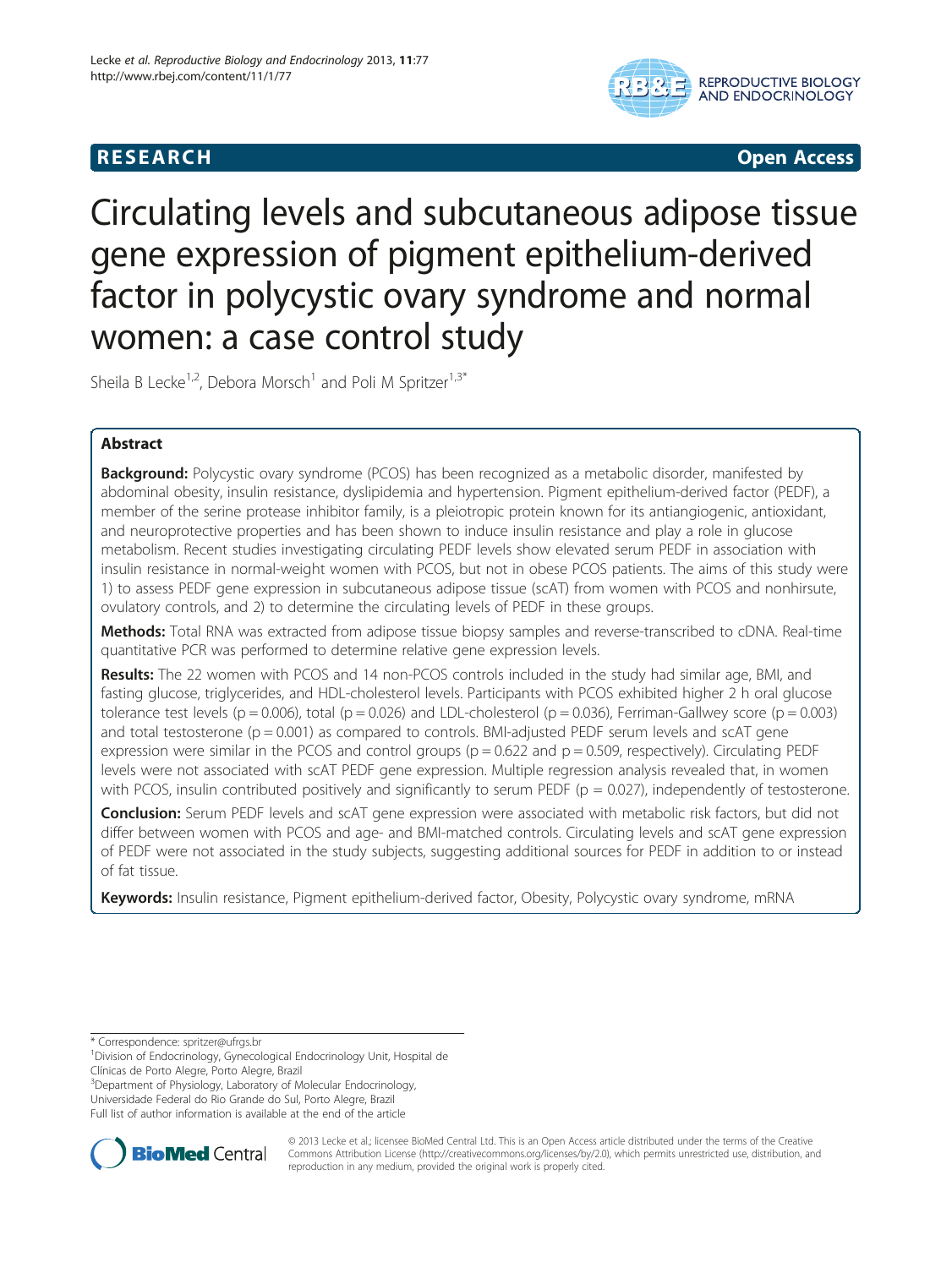# Background

Polycystic ovary syndrome (PCOS), the most prevalent endocrine disorder in women of reproductive age, affects 9 to 18% of women worldwide, depending on diagnostic criteria [[1\]](#page-5-0). PCOS has also been recognized as a metabolic disorder, manifested by abdominal obesity, insulin resistance, dyslipidemia and hypertension. These factors seem to increase the risk of cardiovascular disease and metabolic syndrome in this population [[2-](#page-5-0)[8\]](#page-6-0). Obesity has a pooled estimated prevalence of 49% among women with PCOS, as shown by a recent meta-analysis [[9](#page-6-0)].

Pigment epithelium-derived factor (PEDF), a member of the serine protease inhibitor family, is a pleiotropic protein known for its antiangiogenic, antioxidant, and neuroprotective properties [[10,11\]](#page-6-0). Cumulating evidence suggests that PEDF is associated with adiposity, type 2 diabetes, and the metabolic syndrome [\[12,13\]](#page-6-0). Furthermore, PEDF has been shown to be an adipokine (adipocyte-secreted protein) that induces insulin resistance and plays a role in glucose metabolism [[14-18\]](#page-6-0).

Recent studies on circulating PEDF levels have shown elevated serum PEDF in association with insulin resistance in normal-weight women with PCOS [[19\]](#page-6-0), but not in obese PCOS patients [\[20](#page-6-0)]. Therefore, our aim was to characterize PEDF gene expression in subcutaneous adipose tissue (scAT) from women with PCOS and nonhirsute, ovulatory control women, and to determine circulating levels of PEDF in these groups. We also evaluated the association between PEDF features and clinical, hormonal, and metabolic variables in the PCOS and control groups.

# Methods

# Study participants

This case–control study was carried out with women of reproductive age seen at the Gynecological Endocrinology Unit at Hospital de Clínicas de Porto Alegre, Brazil. Women with a body mass index (BMI) ranging from 18.5 to 39.9  $\text{kg/m}^2$  were selected for the study. Twenty-two hirsute oligo-amenorrheic women (<9 cycles/year), presenting with increased levels of serum testosterone  $(>0.8$  ng/mL) and/or free androgen index (FAI)  $(>6.1)$ and/or polycystic ovaries in the absence of other disorders causing hirsutism [\[21](#page-6-0),[22\]](#page-6-0), were included. A control group was set up with 14 non-hirsute ovulatory women (regular cycles and luteal phase progesterone levels higher than 3.8 ng/mL) with normal androgen levels and normal ovaries on ultrasound, recruited through public advertisement at the same Gynecological Endocrinology Unit. None of the women from either group had received any drugs known to interfere with hormone levels, blood pressure, or metabolic variables for at least 3 months before the study.

Women with diabetes, liver or kidney disease, thyroid dysfunction or pregnancy were excluded.

Twenty-two additional volunteers without laparoscopic evidence of pelvic disease were recruited for collection of subcutaneous and omental adipose tissue samples. This was done to ensure that PEDF gene expression could be reliably measured in scAT. The study protocol was approved by the Research and PostGraduate Group of Hospital de Clinicas de Porto Alegre (GPPG/HCPA) and the local Ethics Committee, and written informed consent was obtained from all participants.

# Study protocol

Medical interview and physical examination were performed as previously described [[23](#page-6-0),[24](#page-6-0)]. Hirsutism was defined as a modified Ferriman-Gallwey score of 8 or more [[25](#page-6-0)]. Blood pressure (BP) was measured in the sitting position after a 10-minute rest [\[26\]](#page-6-0). Anthropometric measurements included body weight, height, body mass index (BMI), waist circumference and waist/ hip ratio (WHR) [[23,27](#page-6-0),[28](#page-6-0)]. Hormonal and metabolic assessment as well as abdominal/transvaginal ultrasound were performed in all PCOS and control participants between days 2 and 10 of the menstrual cycle or on any day if the patient was amenorrheic. Polycystic ovary appearance (PCO) was defined as previously reported [[5,29\]](#page-6-0). After an overnight 12-hour fast, blood samples were drawn from an antecubital vein between 8 a.m. and 10 a.m. for determination of serum PEDF and lipid profile at baseline, and glucose and insulin before and 2 hours after ingestion of 75 g oral anhydrous glucose (oral glucose tolerance test). Blood samples were also assessed for measurement of luteinizing hormone (LH), sex hormone–binding globulin (SHBG) and total testosterone (TT). Free androgen index was estimated by dividing  $TT$  (nmol/L) by SHBG (nmol/L)  $\times$  100. Homeostasis model assessment index to estimate insulin resistance (HOMA-IR) was calculated by multiplying insulin (mIU/mL) by glucose (mmol/L) and dividing this product by 22.5 [\[30](#page-6-0)]. Low-density lipoprotein (LDL) cholesterol was estimated indirectly with the Friedewald formula [\[31\]](#page-6-0).

# Biochemical and hormonal assays

Total cholesterol, high-density lipoprotein (HDL) cholesterol, triglycerides, and glucose were determined by colorimetric-enzymatic methods (Siemens Advia System, Deerfield, IL, USA). Enzyme-linked immunosorbent assay (Chemicon International, Temecula, CA, USA) was used to measure total serum PEDF, with a sensitivity (S) of 0.9 ng/mL, intra-assay coefficient of variation (CV) of <5.3% and interassay CV <16%. As recommended by the manufacturer, to prevent PEDF from associating with other circulating proteins that may interfere with quantification of total serum concentration of this adipokine,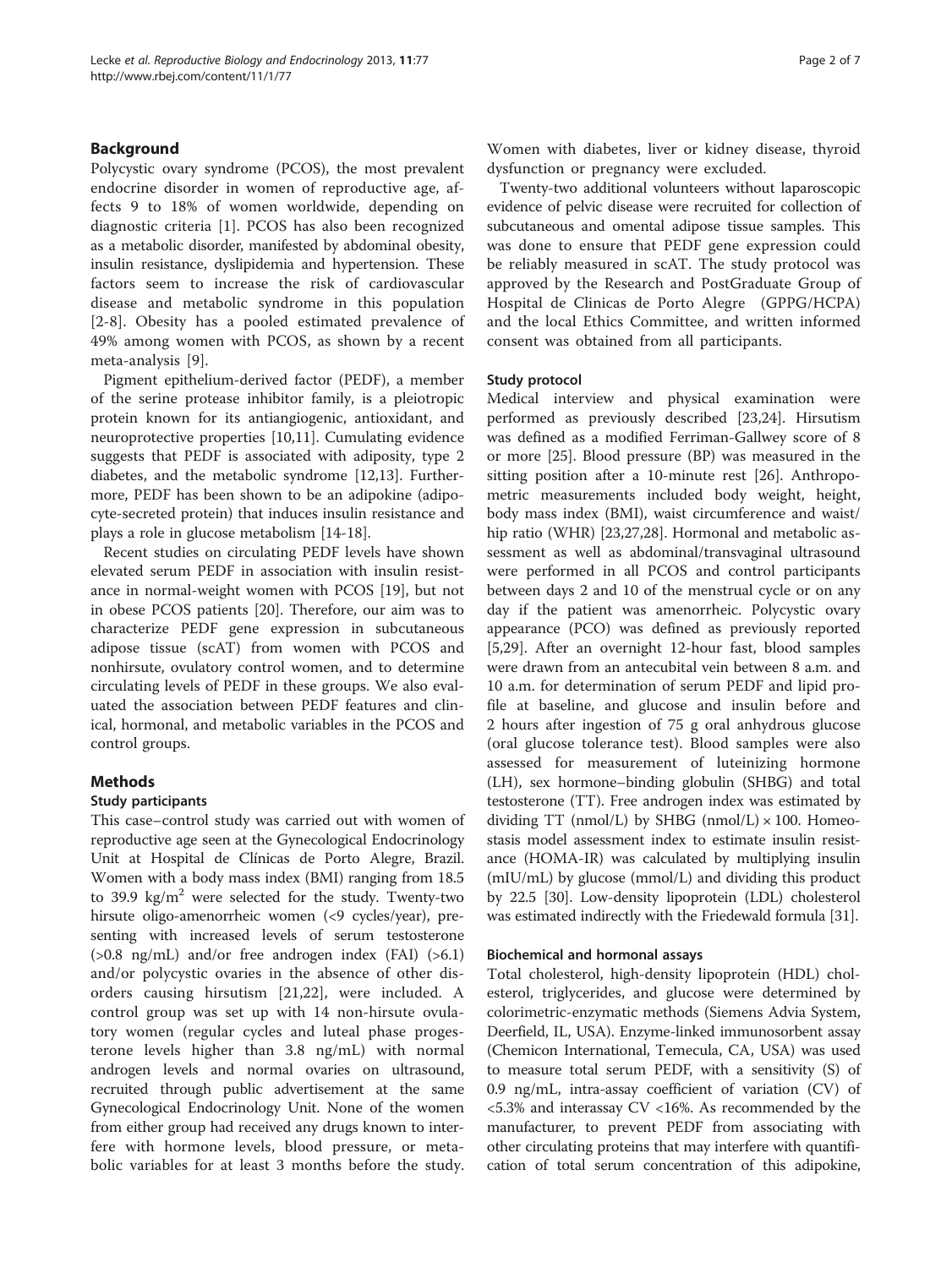samples were pre-treated with urea (8 M final concentration) for 60 minutes in ice and diluted 450 times in dilution buffer before being applied in duplicate to ELISA plates. Serum insulin  $(S = 0.2 \text{ mIU/mL})$ , LH  $(S = 0.1 \text{ mIU/mL})$  and SHBG  $(S = 0.35 \text{ nmol/L})$ levels were measured with electrochemiluminescent immunoassays (Roche Diagnostics, Mannhein, Germany), with intra-assay CV <3% and interassay CV <5%. Total serum TT levels were measured with radioimmunoassay (Diagnostics Systems Laboratories Inc., Webster, TX), with  $S \le 0.1$  ng/mL and CV  $\le 9.6\%$ .

# Tissue collection

scAT biopsy was performed in all participants (22 PCOS and 14 control women) to obtain a 250 mg adipose tissue sample from the periumbilical region. To assess scAT and omental adipose tissue (omAT), another 22 normal women were recruited and samples were obtained through laparoscopy. Procedures were performed between days 2 and 10 of the menstrual cycle, or on any day if the patient was amenorrheic, by surgeons from the Plastic Surgery Service at Hospital de Clínicas de Porto Alegre or at the Human Reproductive Unit of Hospital Fêmina. Adipose tissue fragments were immediately frozen in liquid nitrogen and stored at −80°C until total RNA isolation.

# RNA isolation

Adipose tissue total RNA extraction was carried out in phenol-guanidine isothiocyanate (Trizol<sup>®</sup>, Invitrogen™ Life Technologies, Foster City, CA, USA) as previously described [[32,33](#page-6-0)]. Concentration and quality of total RNA were assessed using a GeneQuant spectro-photometer (Pharmacia Biotech, Cambridge, England).

# Real-time RT-PCR protocol

Reverse transcription of 1 μg of total RNA into cDNA was carried out using the Superscript II First-Strand Synthesis System for RT-PCR (Invitrogen™ Life Technologies, Foster City, CA, USA), according to manufacturer instructions, in a PCT-100™ Programmable Thermal Controller (MJ Research Inc., Watertown, MA, USA). Real-time PCR was performed in triplicate in a 7500 Fast Real-Time PCR System thermal cycler with 7500 Fast System Sequence Detection 1.4 Software (Applied Biosystems, Foster City, CA, USA). SYBR Green dye fluorescence was detected by real-time monitoring experiments [\[34](#page-6-0)-[36](#page-6-0)]. Primers were designed using the Primer Express 3.0 Software for Real-Time PCR (Applied Biosystems, Foster City, CA, USA), and acquired from Invitrogen™ Life Technologies (Foster City, CA, USA). Primer sequences were designed to target two exons of mRNA with respect to known splice variants and single-nucleotide polymorphism positions. The forward and reverse primer sequences designed for pigment epithelium-derived factor (NM\_002615.5) were (5′ to 3′)

CATCATTCACCGGGCTCTCTAC and GGCCTGGTC CCATATGACTTTT, respectively. These primers anneal between residues 463 to 484 (forward) and 654 to 633 (reverse), producing a 192-bp amplicon. mRNA quantitation was normalized to glyceraldehyde-3-phosphate dehydrogenase (NM\_002046.3). The forward and reverse GAPDH primer sequences, ACCCACTCCTCCACCTT TG and CTCTTGTGCTCTTGCTGGG (5′ to 3′), respectively, anneal between residues 970 to 988 and 1,147 to 1,129, resulting in an amplicon of 178 bp. Complementary DNA samples  $(0.87 \text{ ng/µL})$  were mixed with a predetermined forward and reverse primer volume (0.5 and 0.7 μL for PEDF; 0.9 and 0.9 μL for GAPDH) and 12.5 μL of 2X Fast SYBR Green Master Mix (Applied Biosystems, Foster City, CA, USA) for a total volume of 25 μL. Protocol conditions consisted of denaturation at 94°C for 2 min followed by 50 cycles (30 sec, 94°C and 30 sec, 60°C). Amplicons produced single sharp peaks during melting curve analysis.

Data were analyzed by relative quantitation using the comparative  $C_T$  method [\[37](#page-6-0)]. Validation assays were performed by amplification of the target and reference genes, separately, using serial dilutions of an mRNA sample. Both target and reference mRNAs presented equal efficiencies of amplification. The  $\Delta \Delta C_T$  method calculates changes in gene expression as relative fold difference between an experimental and calibrator sample, correcting for nonideal amplification efficiencies [\[38](#page-6-0)].

# Statistical analysis

Data were described as mean  $\pm$  standard deviation (SD) or median [interquartile range]. The Wilcoxon tworelated-samples test or the unpaired two-tailed Student's t-test was used to compare group means for data with Gaussian distribution. The Mann–Whitney  $U$  test was used to compare group medians for data with non-Gaussian distribution. Pearson's or Spearman's rank correlation coefficients were calculated between variables using a two-tailed test for significance. A forward stepwise multiple regression model was also calculated using serum PEDF as a dependent variable, and fasting insulin and TT as independent variables. Log<sub>10</sub> transformation was used to normalize the distribution of non-Gaussian variables, and these variables were back-transformed into their original units for presentation. Data were considered statistically significant at p < 0.05. The Statistical Package for the Social Sciences v. 18 (SPSS, Chicago, IL) was used for all statistical analyses.

# Results

Figure [1](#page-3-0) shows PEDF gene expression in scAT and omAT from healthy controls (mean age,  $33.3 \pm 6.4$  years). PEDF mRNA was significantly higher in scAT versus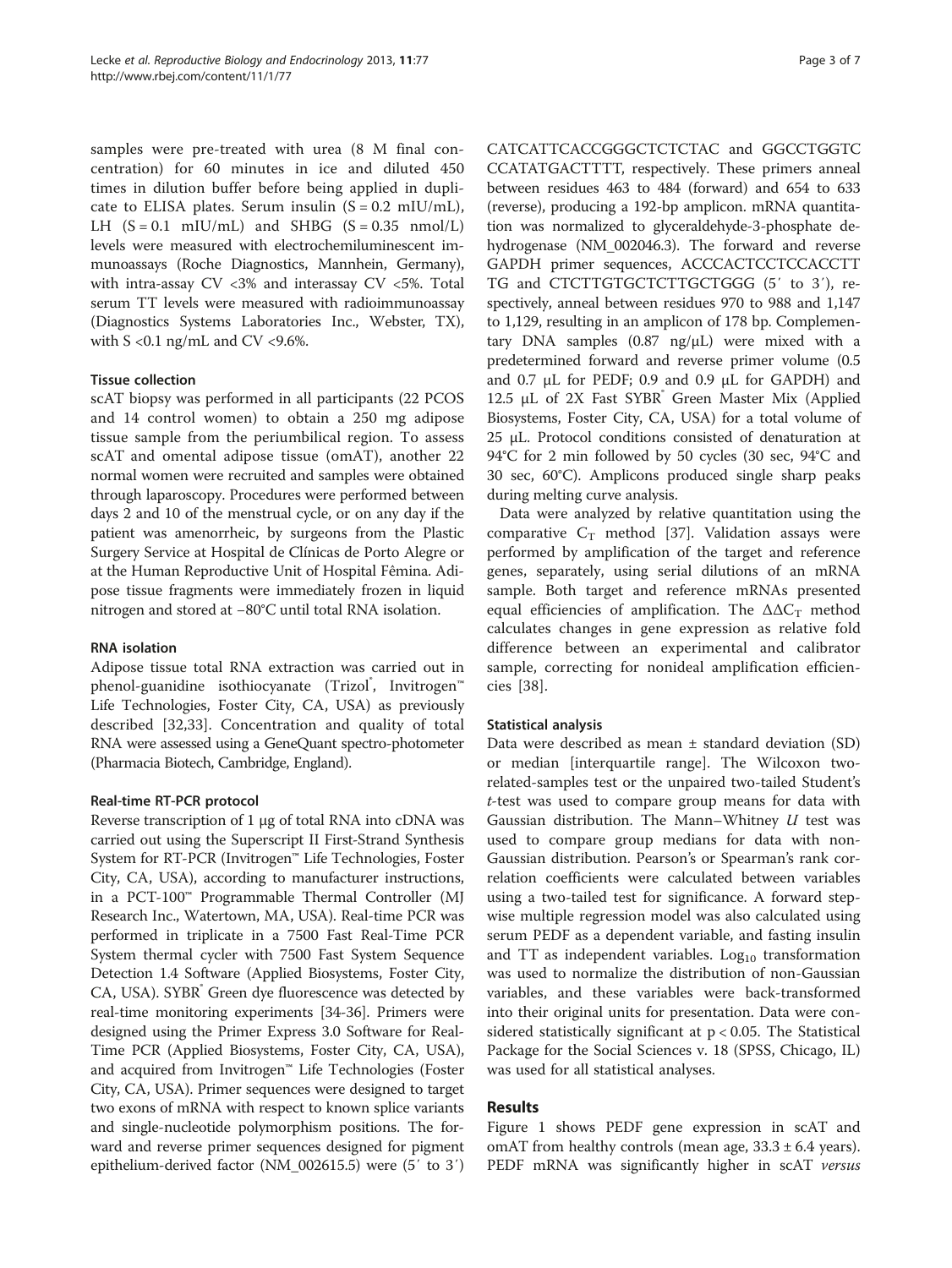<span id="page-3-0"></span>

omAT (45.03 [18.57-94.06] and 19.17 [12.02-52.80] n-fold change in relation to calibrator sample,  $p = 0.042$ ).

Most participants were white (86%). The remaining women were of mixed African and European ancestry. Concerning clinical presentation, 32% of PCOS patients were hypertensive and 9% had the metabolic syndrome. None of the controls had hypertension or metabolic syndrome. Age was similar in the PCOS and control groups  $(23.9 \pm 6.2 \text{ vs. } 25.4 \pm 2.4 \text{ years}, p = 0.501)$ . Table 1 shows the clinical and hormonal features of women in the control and PCOS groups. BMI, waist circumference, WHR, BP, fasting glucose, HOMA-IR, triglycerides, HDLcholesterol and SHBG were similar between the groups. As expected, hirsutism score, LH and TT were higher in PCOS ( $p \le 0.02$ ). In addition, PCOS patients presented a worse metabolic profile, as indicated by higher 2 h glucose, total and LDL-cholesterol, and fasting and 2 h insulin levels than controls  $(p < 0.05)$ . Between-group differences remained significant after adjustment for BMI, except for fasting and 2 h insulin.

Mean serum PEDF levels were similar in PCOS and control women  $(23.6 \pm 11.0 \text{ vs. } 18.6 \pm 7.7 \text{ µg/mL}, p = 0.622)$ (Figure [2](#page-4-0)A). Median PEDF scAT gene expression did not differ significantly between PCOS and controls (9.97 [1.52-

|  |  |  |  | Table 1 Clinical and hormonal features of women with PCOS and controls |  |  |  |  |  |  |  |  |
|--|--|--|--|------------------------------------------------------------------------|--|--|--|--|--|--|--|--|
|--|--|--|--|------------------------------------------------------------------------|--|--|--|--|--|--|--|--|

| Characteristic            | Control $(n = 14)$     | PCOS $(n = 22)$  | p       | $p^*$ |  |
|---------------------------|------------------------|------------------|---------|-------|--|
| Age (years)               | $25.4 \pm 2.4$         | $23.9 \pm 6.2$   | 0.334   | 0.501 |  |
| BMI (kg/m <sup>2</sup> )  | $26.9 \pm 5.5$         | $30.8 \pm 5.9$   | 0.058   |       |  |
| Waist circumference (cm)  | $85.5 \pm 9.8$         | $90.9 \pm 13.7$  | 0.321   | 0.166 |  |
| <b>WHR</b>                | $0.78 \pm 0.06$        | $0.83 \pm 0.09$  | 0.120   | 0.079 |  |
| Ferriman-Gallwey score    | $1(0-3)$               | $9(8-14)$        | 0.003   | 0.003 |  |
| Systolic BP (mmHq)        | $111 \pm 4$            | $117 \pm 16$     | 0.096   | 0.291 |  |
| Diastolic BP (mmHg)       | $68 \pm 6$             | $75 \pm 12$      | 0.178   | 0.187 |  |
| Glucose, fasting (mg/dL)  | $87 \pm 6$             | $88 \pm 6$       | 0.555   | 0.597 |  |
| Glucose, 2 h (mg/dL)      | $89 \pm 13$            | $117 \pm 25$     | 0.007   | 0.006 |  |
| Insulin, fasting (µlU/mL) | $7.8$ $(4.3-11.2)$     | $12(8-19)$       | 0.012   | 0.089 |  |
| Insulin, 2 h (µIU/mL)     | 56.6 (36.8-94.7)       | $101(46 - 175)$  | 0.049   | 0.110 |  |
| <b>HOMA-IR</b>            | $1.8(1.3-2.8)$         | $2.6(1.8-4.2)$   | 0.083   | 0.100 |  |
| Triglycerides (mg/dL)     | 54 (40-72)             | 77 (48-119)      | 0.135   | 0.441 |  |
| Total cholesterol (mg/dL) | $144 \pm 35$           | $178 \pm 40$     | 0.013   | 0.026 |  |
| HDL cholesterol (mg/dL)   | $48 \pm 15$            | $53 \pm 9$       | 0.272   | 0.277 |  |
| LDL cholesterol (mg/dL)   | $83 \pm 27$            | $109 \pm 35$     | 0.024   | 0.036 |  |
| LH (mIU/mL)               | $6.0(4.0-7.6)$         | $10.9(6.5-18.6)$ | 0.011   | 0.020 |  |
| SHBG (nmol/L)             | 44.9 (35.3-59.3)       | 34.9 (18.4-47.8) | 0.173   | 0.360 |  |
| Total T (ng/mL)           | $0.60$ $(0.47 - 0.72)$ | 1.26 (0.91-1.43) | < 0.001 | 0.001 |  |
| FAI                       | $4.7(3.8-6.1)$         | $9.4(6.8-21.3)$  | 0.001   | 0.101 |  |

Values are expressed as mean ± SD or median (interquartile range). Statistical differences by unpaired two-tailed Student's t-test or Mann–Whitney U test. BMI body mass index, BP blood pressure, FAI free androgen index, HDL high-density lipoprotein, HOMA-IR homeostasis model assessment, LDL low-density lipoprotein, LH luteinizing hormone, PCOS polycystic ovary syndrome, SHBG sex hormone-binding globulin, T testosterone, WHR waist to hip ratio. \*Adjusted for BMI (linear regression).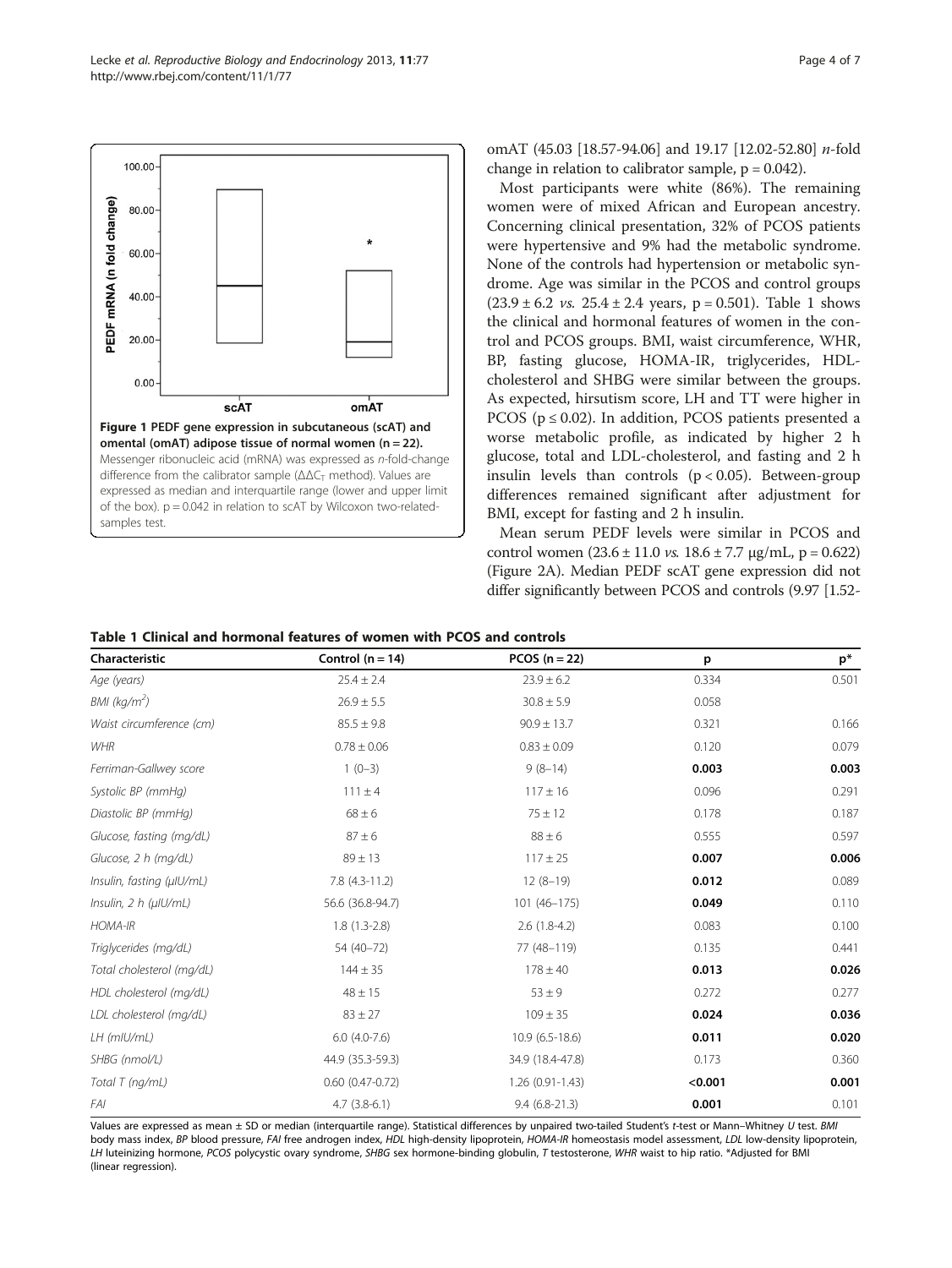41.40] *vs.* 33.46 [6.37-58.00] *n*-fold change in relation to calibrator sample,  $p = 0.509$ ) (Figure 2B). No correlation was found between circulating PEDF levels and scAT PEDF gene expression  $(r = 0.116, p = 0.514)$ . Serum PEDF correlated positively with BMI and waist circumference in both the PCOS and control groups  $(r = 0.556)$ and  $r = 0.506$ , respectively,  $p \le 0.004$ ). In women with PCOS, serum PEDF also correlated with WHR, triglycerides, fasting insulin and HOMA-IR  $(r = 0.537, r = 0.473, r = 0.536)$ and  $r = 0.533$ , respectively,  $p \le 0.026$ ). Multiple linear regression analysis revealed that insulin contributed positively and significantly to serum PEDF, independently of total testosterone, only in the PCOS group (Tables 2 and 3). Concerning the components of the metabolic syndrome, waist circumference greater than 88 cm was a significant independent predictor of serum PEDF in this study group, explaining  $35\%$  (p = 0.001) of variance in plasma PEDF concentrations.

#### **Discussion**

In the present study, serum PEDF levels and scAT gene expression did not differ between women with PCOS and age- and BMI-matched controls. The decision to measure PEDF gene expression in scAT was based on the finding that PEDF expression was higher in scAT

Table 2 Model-fitting results of stepwise regression for serum PEDF vs. significantly correlated variables for control women

| Serum PEDF (ug/ml) vs.<br>independent variables | Coefficient $\pm$ SE | ß     | р<br>0.451<br>0495 |  |
|-------------------------------------------------|----------------------|-------|--------------------|--|
| Fasting insulin                                 | $6.853 + 8.731$      | 0.236 |                    |  |
| Total testosterone                              | $9.346 + 13.197$     | 0.213 |                    |  |
|                                                 |                      |       |                    |  |

 $r^2 = 0.114$ .

 $β$  standardized regression coefficients. Values for fasting insulin and total testosterone were  $log_{10}$ -transformed.

than in omAT, as recently reported [\[39\]](#page-6-0). An advantage of using subcutaneous fat is that sample collection is less invasive than for omental fat.

One recent study reported that PEDF was related to obesity, but not to subcutaneous adiposity or insulin resistance, in obese women with PCOS [\[20\]](#page-6-0). On the one hand, this supports our hypothesis that PEDF does not originate from scAT. We observed that gene expression and circulating levels of scAT were not correlated in either PCOS or control women. No other significant correlations were found between subcutaneous PEDF expression and clinical, hormonal or metabolic variables, indicating that scAT production of PEDF is not the main determinant of serum PEDF concentrations. Moreno-Navarrete et al. [[39](#page-6-0)] have demonstrated that liver, but not adipose tissue, might be the source of increased circulating PEDF, associated with insulin resistance, as previously proposed by other authors [[16](#page-6-0),[17](#page-6-0)].

On the other hand, the findings of Joham et al. [\[20\]](#page-6-0) indicate that PEDF does not play a causal role in the development of insulin resistance, strengthening the notion that women with PCOS have an intrinsic insulinrelated dysfunction that might be exacerbated by, but not attributed to, obesity, as previously thought [\[40\]](#page-6-0). In our PCOS group, circulating PEDF levels were also

# Table 3 Model-fitting results of stepwise regression for serum PEDF vs. significantly correlated variables for PCOS women

| Coefficient $\pm$ SE |          | D     |  |
|----------------------|----------|-------|--|
| $22.662 + 9.379$     | 0.565    | 0.027 |  |
| $-4.590 + 13.509$    | $-0.080$ | 0.738 |  |
|                      |          |       |  |

 $r^2 = 0.279$ .

 $β$  standardized regression coefficients. Values for fasting insulin and total testosterone were  $log_{10}$ -transformed.

<span id="page-4-0"></span>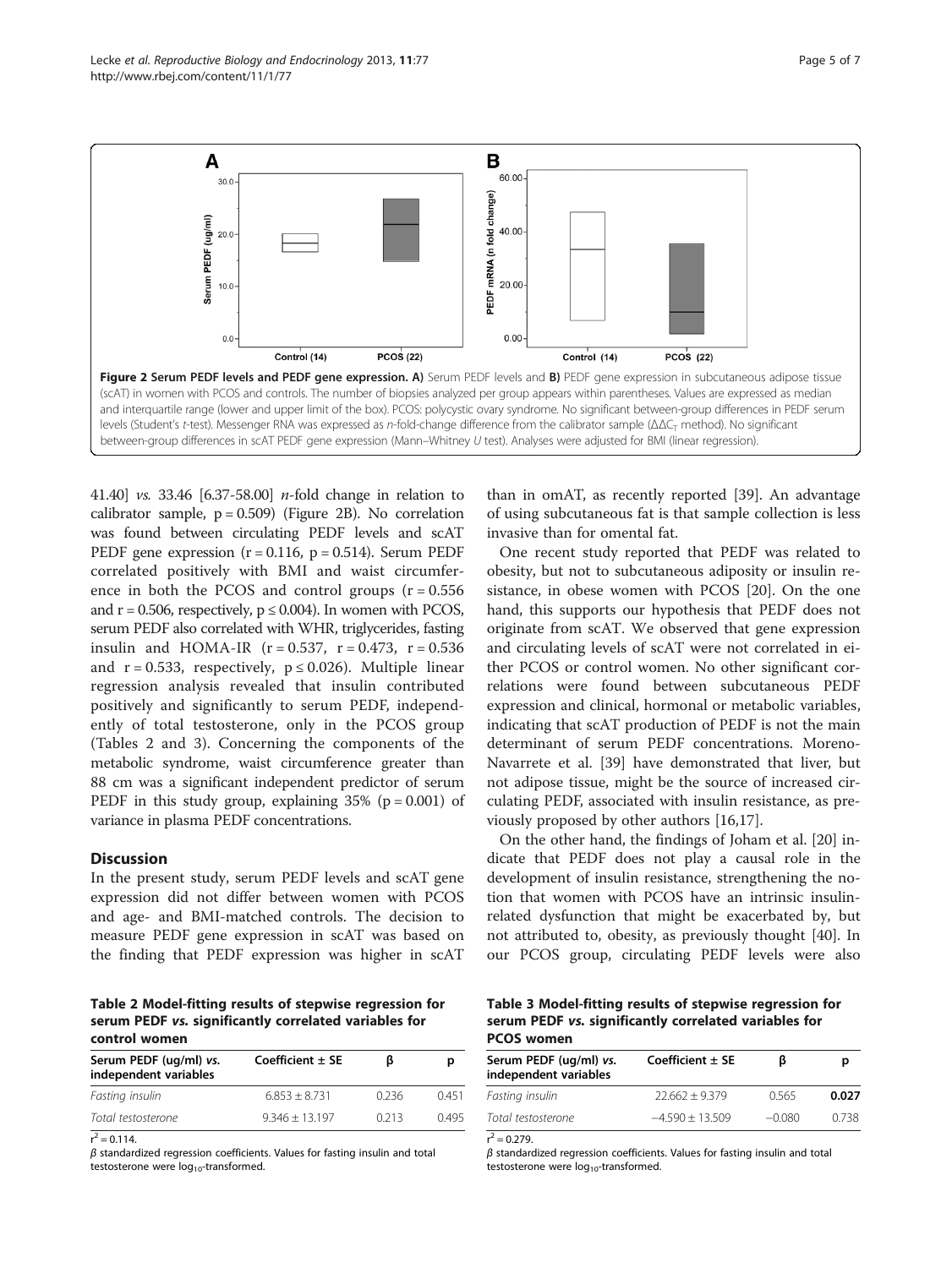<span id="page-5-0"></span>associated with a worse metabolic profile as shown by positive correlations with triglycerides, fasting insulin and HOMA-IR. Data regarding the regulation of PEDF in women with PCOS, as well as in general populations are lacking. Recent work has implicated PEDF in the inducement of lipolysis, promoting lipid accumulation in muscle and liver and reducing fatty acid oxidation that was associated with insulin resistance [\[14\]](#page-6-0). In the general non-diabetic population, circulating PEDF has been related to aspects of the metabolic syndrome, including obesity, triglyceride levels, diastolic blood pressure, glucose, and insulin levels [[12,17,41\]](#page-6-0). A few studies in patients with type 2 diabetes have demonstrated that PEDF levels were not only associated with the components of the metabolic syndrome, but also higher in proportion to the accumulation of the number of the components [[13,16\]](#page-6-0). Few data are available in the literature concerning PEDF gene expression and metabolic syndrome or their isolated components. However, Nakamura et al. [\[16\]](#page-6-0) showed that PEDF mRNA levels in cultured adipocytes were increased in parallel to the BMI values of subjects from whom adipocytes were derived, especially in omental adipocytes. In addition, Moreno-Navarrete et al. [\[39](#page-6-0)] reported that scAT PEDF gene expression was decreased in subjects with type 2 diabetes and did not change significantly after weight loss.

Conversely, a previous study has shown that PEDF serum levels were elevated in association with insulin resistance in normal-weight PCOS women when compared to BMI-matched controls [\[19\]](#page-6-0). While in that study, as in ours, serum PEDF levels were correlated with BMI in PCOS patients—suggesting that obese women with PCOS are also likely to have increased levels of PEDF—no significant elevation of PEDF was found in overweight/obese women with PCOS. However, in the study by Yang et al., only five women with PCOS were obese; therefore, the findings in these women were not conclusive. In the present study, the comparison between PCOS and control women covering a wide range of BMIs showed similar BMI-adjusted PEDF serum levels.

It is also interesting to note that, while there is evidence that circulating PEDF levels are higher in men than in women [\[12,17,41,42](#page-6-0)], and despite the higher TT found in our patients with PCOS as compared with control women, the testosterone-independent association between PEDF and insulin levels observed herein suggests that androgen excess does not play an essential role in PEDF circulating levels.

Limitations of the present study were the relatively small sample size, which precluded stratification of groups by BMI for comparison, and the lack of assessment of PEDF levels on different days of the menstrual cycle in control women. Therefore, further studies are required to investigate the associations between PEDF and clinical phenotype and pro-inflammatory markers in normal-weight versus obese women with PCOS, as well as to better characterize PEDF secretion over the course of the menstrual cycle.

# **Conclusions**

Serum levels and scAT gene expression of PEDF were similar in women with PCOS and age- and BMImatched healthy controls, and were associated with metabolic risk factors. Furthermore, circulating levels of PEDF were not associated with subcutaneous adipose tissue gene expression in the study subjects, suggesting the existence of other sources for PEDF.

#### Abbreviations

BMI: Body mass index; BP: Blood pressure; CV: Coefficient of variation; FAI: Free androgen index; HOMA: Homeostasis model assessment; LH: Luteinizing hormone; omAT: Omental adipose tissue; PCOS: Polycystic ovary syndrome; PEDF: Pigment epithelium-derived factor; scAT: Subcutaneous adipose tissue; SHBG: Sex hormone–binding globulin; TT: Total testosterone; WHR: Waist/hip ratio.

#### Competing interests

The authors declare that they have no competing interests.

#### Authors' contributions

SBL, DMM and PMS were involved in the conception and design of the study, data collection and analysis. SBL and PMS drafted the article. All the authors read and approved the final manuscript.

#### Acknowledgments

The authors thank Dr. Rinaldo de Angeli Pinto and his staff at the Plastic Surgery Service, Hospital de Clínicas de Porto Alegre, Brazil, for performing the periumbilical adipose tissue biopsies. We also thank Dr. Andrea Nácul at the Human Reproductive Unit of Hospital Fêmina, Porto Alegre, Brazil, for performing omental adipose tissue collection from gynecological laparoscopies. We thank Claudia Buchweitz for professional language revision. This work was supported by grants from the Brazilian National Institute of Hormones and Women's Health/Conselho Nacional de Desenvolvimento Científico e Tecnológico (CNPq INCT 573747/2008-3) and Fundo de Apoio à Pesquisa do Hospital de Clínicas de Porto Alegre (FIPE-HCPA 340/2004), Brazil. The funding sources were not involved in study design; in the collection, analysis and interpretation of data; in the writing of the report; or in the decision to submit the paper for publication.

#### Author details

<sup>1</sup> Division of Endocrinology, Gynecological Endocrinology Unit, Hospital de Clínicas de Porto Alegre, Porto Alegre, Brazil. <sup>2</sup>Universidade Federal de Ciências da Saúde de Porto Alegre, Porto Alegre, Brazil. <sup>3</sup>Department of Physiology, Laboratory of Molecular Endocrinology, Universidade Federal do Rio Grande do Sul, Porto Alegre, Brazil.

#### Received: 29 May 2013 Accepted: 11 August 2013 Published: 14 August 2013

#### References

- 1. March WA, Moore VM, Willson KJ, Phillips DI, Norman RJ, Davies MJ: The prevalence of polycystic ovary syndrome in a community sample assessed under contrasting diagnostic criteria. Hum Reprod 2010, 25:544–551.
- Azziz R, Sanchez LA, Knochenhauer ES, Moran C, Lazenby J, Stephens KC, Taylor K, Boots LR: Androgen excess in women: experience with over 1000 consecutive patients. J Clin Endocrinol Metab 2004, 89:453–462.
- 3. Ehrmann DA, Liljenquist DR, Kasza K, Azziz R, Legro RS, Ghazzi MN, Group PCTS: Prevalence and predictors of the metabolic syndrome in women with polycystic ovary syndrome. J Clin Endocrinol Metab 2006, 91:48-53.